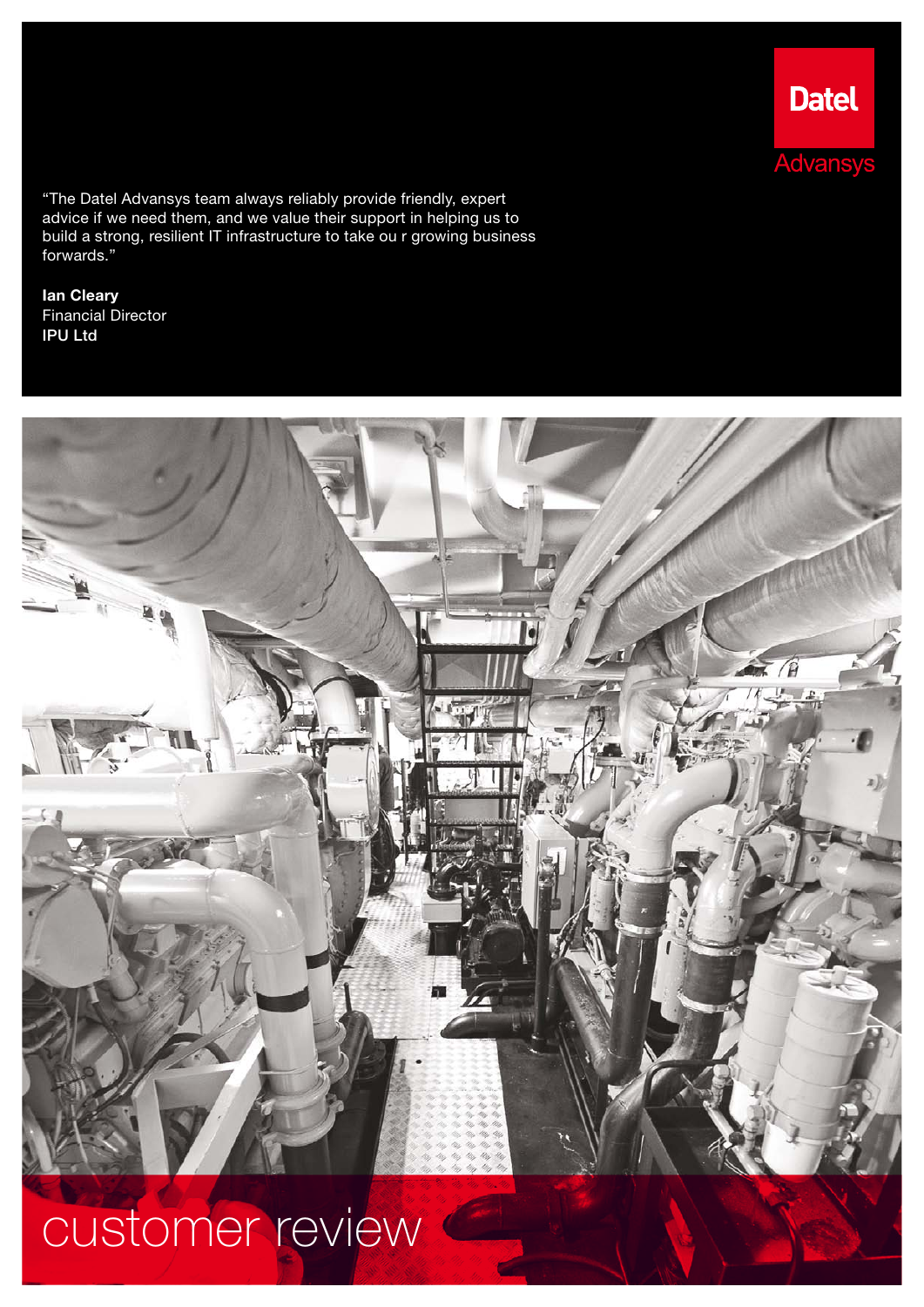

"Datel Advansys had a partnership approach to working with us, and provided every support. ame time, Datel Advansys upgraded our environment, migrating us from ıcrosoft Exchar 2003 to Microsoft change 2010 This has refreshed <u>our essentia</u> communications platform for the foreseeable future."

Industrial Power Units (IPU) Ltd is an established industrial company providing high-quality engineering solutions for diesel and gas engines anywhere in the world.

Specialist areas include non-electric manual starting solutions, engine control and remote monitoring, engine silencing, engine heating and engine filtration for almost any marine, industrial and offshore engine application. In the UK, IPU represents a number of high profile brands in the commercial groundcare market.

From the company's head office near Oldbury in the West Midlands, Operations and Financial Director Ian Cleary and IT manager Sagar Hussain explain how Datel Advansys has helped IPU to build a leaner, yet more resilient, IT infrastructure.

*What were the original business drivers that led to involving Datel Advansys?*

IC: As is quite common, our IT infrastructure had grown organically over time and we had concerns that it had come adrift from the needs of the business. Disaster recovery levels were also no longer fit for purpose. In today's tough marketplace, the stakes are higher and the impact of downtime is greater. The company is doing well, despite the recession, but if we are unable to trade, we lose business and possibly customers, too. We must be able to maintain consistently high levels of service.

We're an international company and our overseas sales people and UK sales people out on the road feel disconnected from head office without tools such as email or access to essential business information.

*What type of infrastructure did you have in place previously?* 

SH: A creaking one! We had about a dozen servers of different makes, models and vintages. The older ones were slow, and even the newer ones were struggling to keep up with the increased numbers of users due to our steep business growth. Administration of this mixed environment was a nightmare, so simplification, too, was a goal.

We recognised early in 2010 that the situation was getting worse and we needed a new way forward. We'd been a Datel customer since October 2008 for support on Sage Line 500 and Sage SalesLogix and they put the problem to Datel Advansys.

IC: We met with Datel Advansys at their Warrington office. They suggested consolidating onto a virtualised platform and demonstrated the benefits of going down that route in terms of increased resilience and lower running costs.

Like any business at the moment, we are keen to keep a lid on our overheads. Total cost of ownership of our server estate over the long term is an important area for cost control. It doesn't make sense to allow 'server sprawl' to consume expensive energy for power and cooling, take up space and divert our IT team from their core responsibilities.

Datel Advansys also explained how virtualisation would enable us to benefit from greater flexibility and higher availability in being able to dynamically allocate resources to match business need.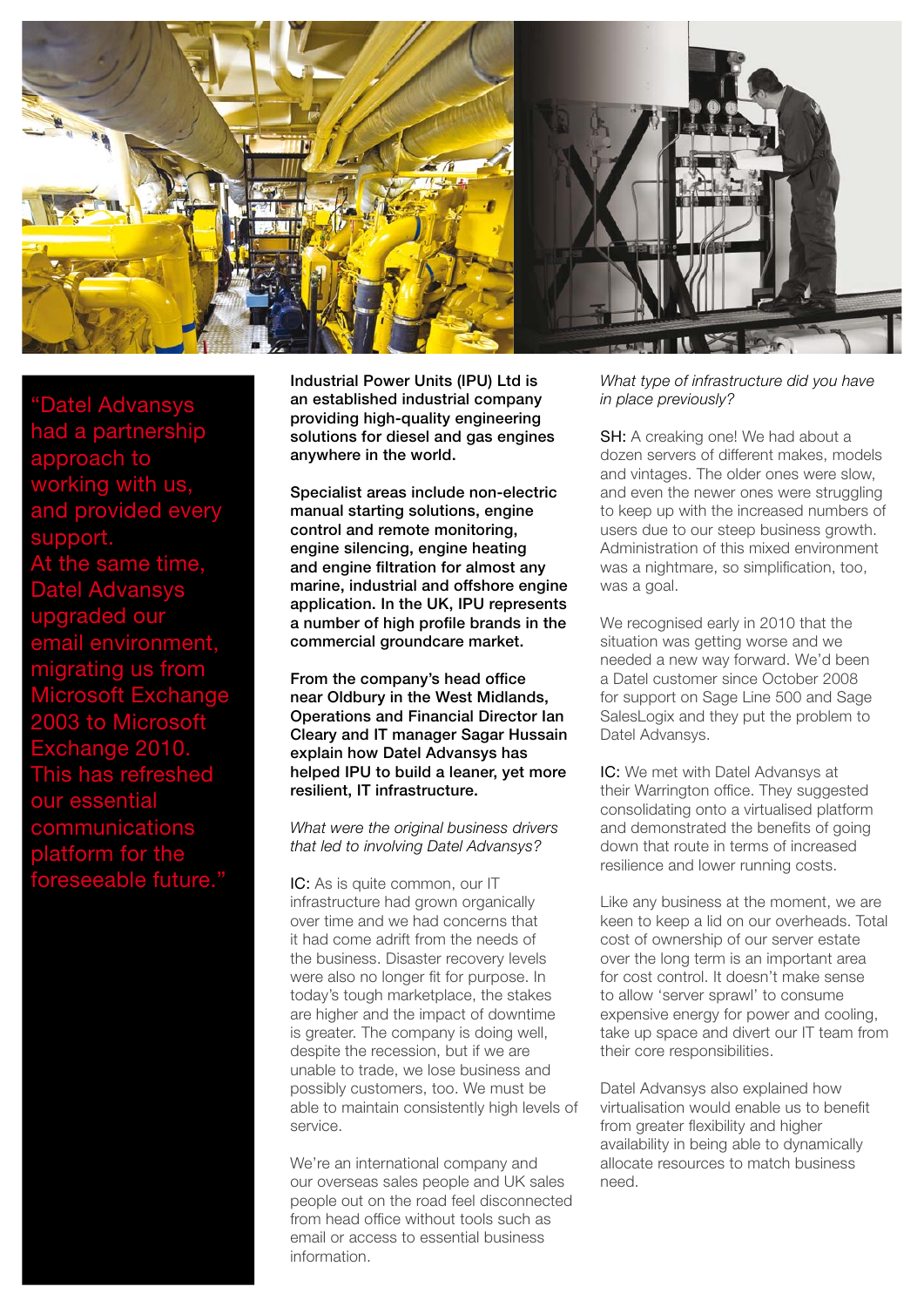



*Improved disaster recovery was one of your original drivers. Do you feel in a stronger position now in this respect?*

SH: Definitely. There's greater continuity of service. As recommended by Datel Advansys, we have a highly available pair of central servers supporting the main business, with an additional remote server that hosts constantly updated copies of the live servers, as well as providing an environment for testing and training.

Work can be restarted on either central server in the event of a problem to enable trading to continue with very minor interruption, and we can also perform routine maintenance and other functions without taking out a server. In the event of a total loss of the computer room, we can fall back on the remote server to support the key business functions.

IC: In effect, virtualisation creates the opportunity to 'mothball' anything not working as it should and fix the problem without any significant impact on the end user, who can carry on working.

## *How did you find the transition to a new way of operating?*

**SH:** The Datel Advansys team took on the whole project, not just procuring the right hardware and software, but installation and project management, too. We liked the fact that the whole solution could be delivered from a single source, with one partner being accountable.

Like any major IT migration, there were bound to be a few teething problems, but Datel Advansys had a partnership approach to working with us, and provided every support. At the same time, Datel Advansys upgraded our

email environment, migrating us from Microsoft Exchange 2003 to Microsoft Exchange 2010. This has refreshed our essential communications platform for the foreseeable future.

The skills transfer has been excellent, and another member of the IT team and I have also taken VMware training, organised by Datel Advansys.

## *What other benefits are you experiencing from having a virtualised environment?*

SH: It's still early days, but we've achieved our goal of simplified management and can monitor and administer our infrastructure through a single server. At the same time, licensing is more straightforward as we're not trying to keep tabs on servers of differing ages running different software.

As a result, the IT department now has more time to focus on more productive initiatives and be proactive in delivering efficiencies and news ways of working to the business. We're no longer firefighting all the time.

Another point: we were able to 'recycle' some of the newer servers we already had to provide a disaster recovery environment, in addition to the resilience that is inherent in a virtualised environment. Datel Advansys recommended we do this and it's another example of how their expertise has benefited our business.

IC: I'd like to endorse that. Working with Datel Advansys has been a good move. The Datel Advansys team always reliably provide friendly, expert advice if we need them, and we value their support in helping us to build a strong, resilient IT infrastructure to take our growing business forwards.

**The Datel Advansys** team took on the whole project, not just procuring the right hardware and software, but installation and project gement, too.  $\epsilon$ ed the fact the whole olution could be delivered from a single source, wi one partner being accountable